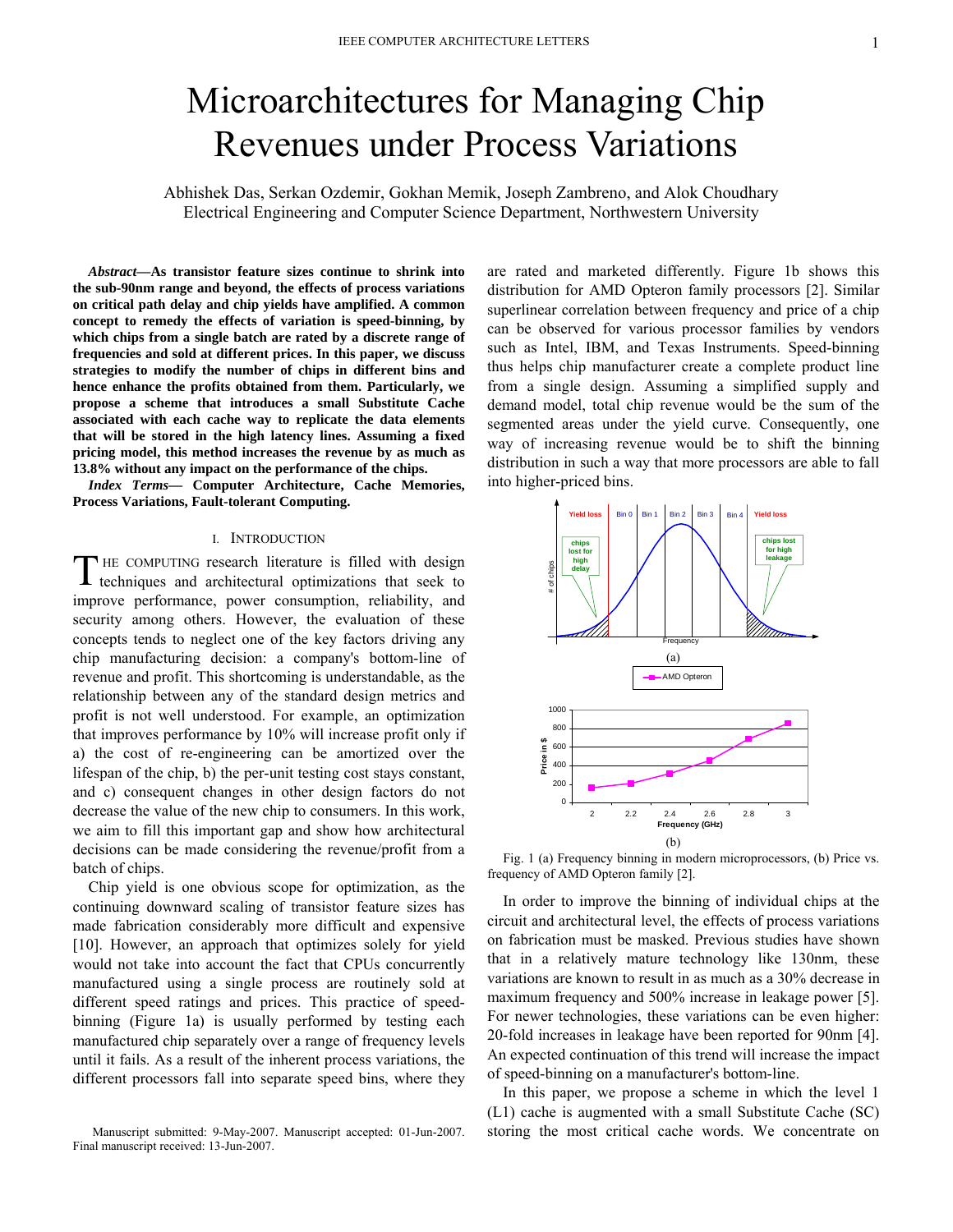caches because caches are known to be the critical component under process variations [7]. Also, our analysis (described in Section II) reveals that the critical path lies on the cache 58% of the chips we model. With the help of minimal control logic, the processor can fetch data from SC instead of the main data array whenever a read/write access is made to these critical words. Hence access latency is minimized with no extra cache misses. The SC technique registers 12.4% and 13.8% increases in revenue for the average and best cases, respectively. These gains are achieved mostly through an increase in the number of chips in the higher-priced bins.

The rest of this paper is organized as follows. Section II describes the modeling framework. Revenue estimation techniques are discussed in Section III. In Section IV, we present our proposed architecture in detail. Experimental results are presented in Section V. Related work and conclusions are presented in Sections VI and VII.

# II. MODELING FRAMEWORK

## *A. Architecture Modeling*

To model a processor core, we have taken into account the 7-stage pipeline in Alpha-21364 (EV7) architecture. The main components of our processor are the Issue Queue, the Integer Execution Unit, the Register File, and the L1 Data cache. All these components are modeled in SPICE using the 45nm BPTM technology models. The issue queue is based on that of EV7 and has 20 entries. The register file is an 80-entry structure with 4 read and 2 write ports. The integer execution unit is modeled using the netlist generated after synthesizing the corresponding component in the Sun OpenSPARC code [12]. The L1 cache is a 32 KB 4-way set associative cache and our model is based on the architecture described by Amrutur and Horowitz [3].

# *B. Modeling Process Variations*

Process variations are statistical variations in circuit parameters like gate-oxide thickness, channel length, Random Doping Effects (RDE), due to shrinking process geometries [4]. They can be of two types: with-in-die (WID) and die-todie (D2D) variations. WID variations consist of spatially correlated or systematic variations, and random variations.



Fig. 2. Maps showing the variation of threshold voltage for different range parameters:  $φ = 0.3$  (left) and  $φ = 0.5$  (right).

We model both spatially correlated and random process variations for five different process parameters (metal thickness, inter-layer dielectric thickness, and line-width on interconnects; gate length and threshold voltage for the MOS devices). The statistical distributions of these parameters are based on limits given by Nassif [10]. To take into account the spatial correlation we use a range factor  $(\varphi)$  in the two dimensional layout of the chip, which gives a measure of randomness in variations. The values in two different points separated by a distance *d* are correlated by  $1/d$  if  $d < \varphi$  and are not correlated if  $d > \varphi$ . Since spatially correlated process variations are found to be the dominating factor [6], we set the random variations to constitute 30% of the total variation. A spatial map of parameter values is generated using the 'R' tool for statistical computing. Example maps with varying φ values are shown in Figure 2. We then use the floorplan of Alpha EV7 processor to extract the parameter values corresponding to the different units we model in this work.

## *C. Binning Methodology*

In order to estimate the binning and demonstrate the effect of process variations on it, we chose a set of 1000 chips for our analysis. The delay and leakage current values obtained from SPICE simulations are used in estimating the total delay and leakage power, which in turn is used to determine the binning distribution and yield loss. The cut-off for delay has been set to be the sum of mean and standard deviation of the delay of the simulated chips  $(\mu + \sigma)$  and the leakage cut-off has been set to be three times the mean leakage value.



Fig. 3. Normalized leakage and delay distribution scatter plot for simulated chips showing the binning for 5-bin strategy.

Most processor families are available in discrete frequency intervals. Likewise, our binning methodology also assumes equal binning intervals depending on the number of bins to be generated. Chips that satisfy delay and leakage cut-off, contribute to total yield and are placed into discrete bins starting from the slowest to the fastest bin. Figure 3 shows the distribution of the normalized leakage power consumption versus the distribution of chip latencies for the base case (i.e., without any architectural optimizations) for the 1000 simulated chips. The chips are distributed in 5 distinct bins; those falling within ' $\mu + \sigma$ ' and ' $\mu + 0.5\sigma$ ' delay values are put into Bin0 (denoted by B0). These correspond to the slowest chips. Similarly, chips with latencies within ' $\mu$  + 0.5 $\sigma$ ' and ' $\mu$ ' are assigned to Bin1, between ' $\mu$ ' and ' $\mu$  - 0.5 $\sigma$ ' to Bin2, and likewise. Note that the highest bin consists of the chips with delay values less than ' $\mu - \sigma$ '. Using a similar methodology, we model a strategy that generates 6 or more bins. In this case, the bin intervals are set to  $0.4\mu$ .

#### III. REVENUE ESTIMATION METHODOLOGY

To devise a simplistic revenue estimation methodology, we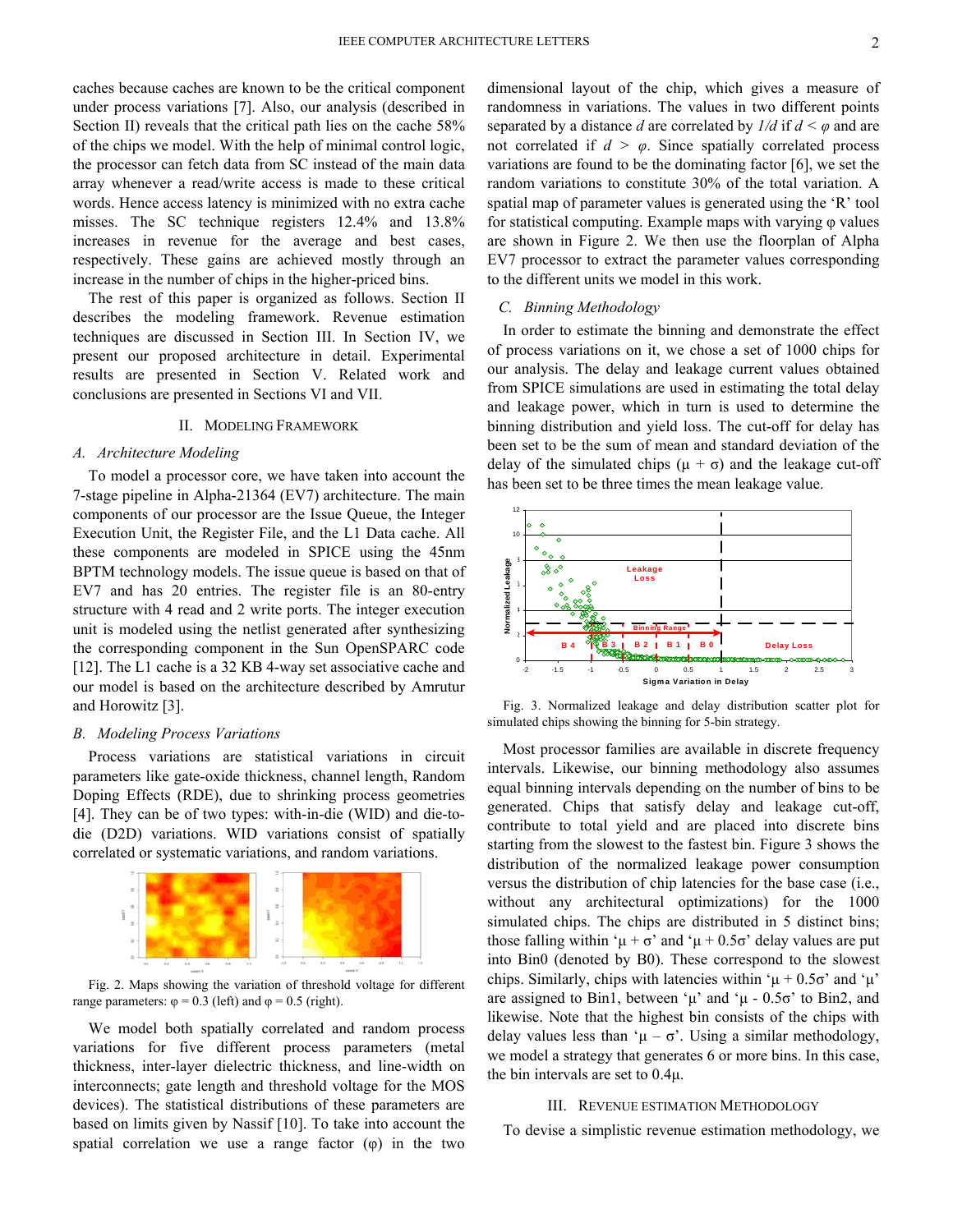analyze the prices of the available chips from representative families and use this information to estimate a change in revenue when the distribution of the chips in the bins is changed. Pricing data was collected from Intel, AMD, and Texas Instruments (TI), for representative families having 5 and 6 speed ratings [2, 8]. The majority of the processors manufactured by the above companies have 5 or 6 distinct frequency ratings matching with our binning methodology.

Instead of using the absolute prices, we use normalized prices within each family. In order to make the model independent of any particular processor family, we use maximum, average, and minimum normalized price values for each of the 5-bin and 6-bin families. To calculate the revenue earned from a bin, we multiply the yield of that bin with its normalized price. The revenues obtained from each of these bins are then summed up to get the total revenue for the whole processor family manufactured.

Note that our cost model is easy to develop, since it based on the current market prices. However, it assumes the existence of previously determined pricing data, and hence cannot be used to estimate revenue for a new processor family before manufacturing and marketing of the same. Moreover, significant economic fluctuations like change in demand and supply may affect this simplified cost model.

## IV. REVENUE-AWARE ARCHITECTURE

Our goal in this work is to control the critical paths in a set of manufactured set of chips and move the chips to the faster bins to increase the revenue. We achieve this with the aid of a novel scheme called Substitute Cache (SC). At a high level, the idea is to augment each cache way with extra storage that will be used if certain locations in the main cache exhibit long latencies. In such cases, the data will be read from the substitute cache, and chips from the lower frequency bins can now be placed in higher frequency bins, because the high latency lines are not used. Moreover, some of the chips, which could have failed due to high access latencies, will be added to the overall yield.



Fig. 4. One cache way of a 32KB 4-way set associative L1 cache augmented with Substitute Cache. Column muxes are shaded as they select data from 9 inputs as opposed to 8 inputs.

The anatomy of the proposed cache architecture is shown in

Figure 4. The substitute cache (SC) for a single cache way is highlighted within the dashed block. SC is similar to a fully associative cache structure. In our study, its size is either 4 or 8 entries. As opposed to the L1 cache, SC has smaller line sizes. Particularly, it consists of only 64-bit entries, because it stores words of the main data array. Instead of storing the whole cache line, only the critical word in the line is stored in the SC, because our study reveals that the words with maximum access latency are always the ones that are furthest from the decoder. As a result, by storing these words, we obtain the same improvement in frequency while keeping the SC size small.

An SC is divided into 2 components: an index table and a data array. Whenever a cache word is placed in the data array of the SC, index bits of its address, which is equal to the concatenation of the row and column addresses (10 bits in our architecture) are placed in the index table of the SC. In case of a data access, the index table is checked with the index bits of the address. A match implies that the data will be read from the SC instead of the main array. Specifically, if the index of the address is found in the SC index table, the contents of the corresponding data array row are forwarded to the column multiplexers of the main array. If the index of the address does not match any index table entries, the main array will be accessed. Note that, even if there is a match in the index table, the access can still miss in the cache if the corresponding tag does not match.

During a typical read operation the row address part of the index field selects the appropriate row in the data array through the row decoder. The requested word is then chosen by the column multiplexers with the help of the column address bits of the index. One of the key observations is the difference between the times taken by each of these steps. Particularly, the inputs to the column multiplexers are available at the same time the decoder is accessed. However, the signals provided to the decoders will traverse through the decoder logic, the word lines, the memory cell, the bit lines, and the sense amplifiers before it will reach the column multiplexers. We utilize this imbalance to operate our SC structure. As soon as the address is available, we start accessing the SC index table. If they record a hit, we change the input to the column multiplexers to 0, and forward the output of the SC as the output of the cache. If, on the other hand, there is no match in the index table, we will set the column multiplexer to the original position indicated by the column address. Using CACTI 3.2 we found the total access latency for an 8-entry SC to be 0.24 nanoseconds; whereas the latency for the main array (one set of the 32KB 4-way set associative cache) is 0.40 nanoseconds. Therefore, the SC access can be completely overlapped with the main array access and will not cause an increase in the cache access latency. The only change in the latency of the main array is due to the changes in the column multiplexers. Because of the data forwarding from the SC, the column multiplexers (straddled in Figure 4) have an additional input coming from the SC data array. Using SPICE we found this overhead to be